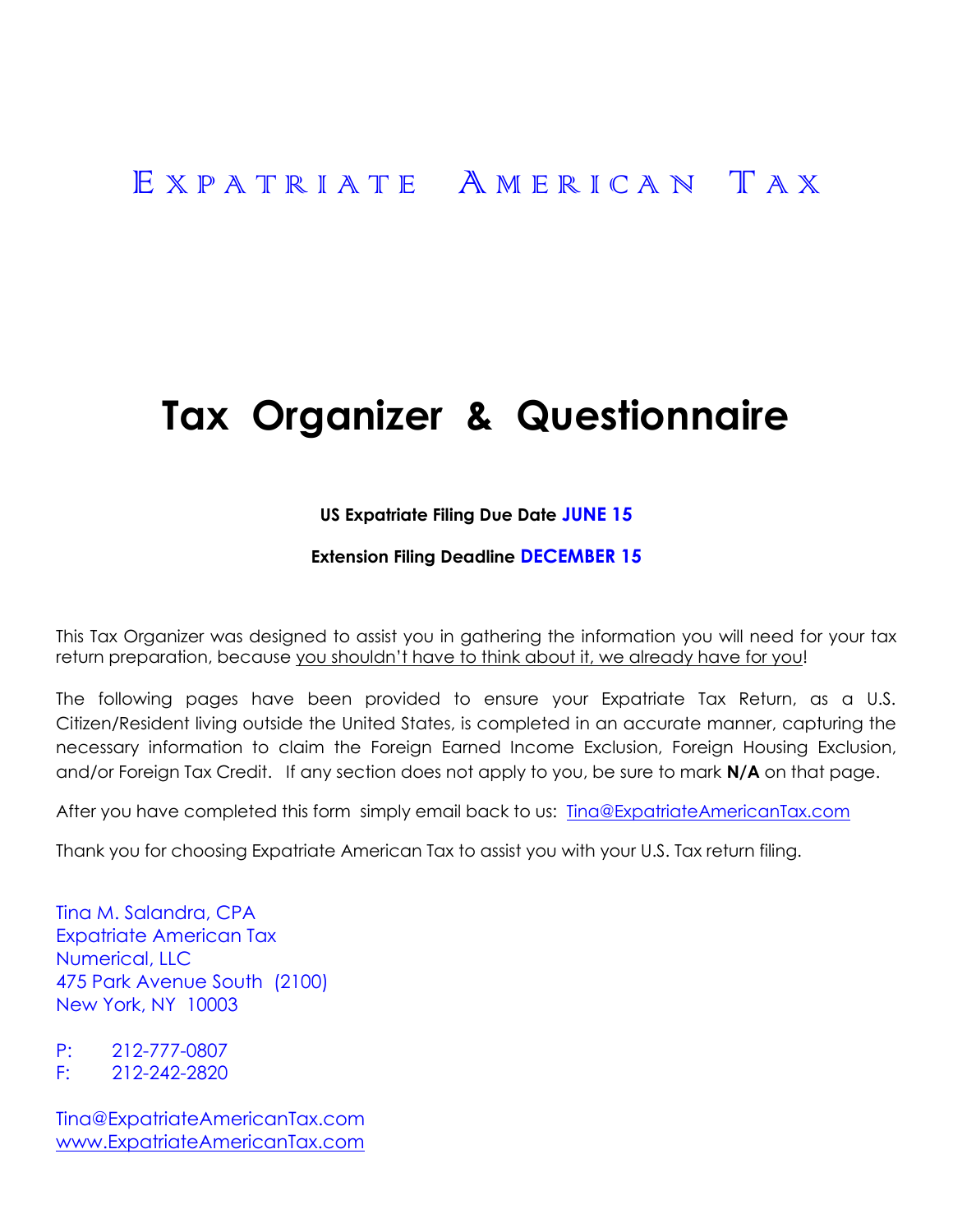### E X P A T R I A T F A M E R I C A N T A X

# **TAX PREPARATION SERVICES & FEE SCHEDULE**

We will provide you with a Fee Quote for your U.S. tax return preparation based on your individual details that you provide in our initial phone call or SKYPE meeting.

Our Fee includes the following services:

- US Federal Income Tax Return with all required Schedules
- US State Income Tax Return (if part-year resident)
- **FBAR (Foreign Bank Account Reporting)**
- **E-Filing your Federal Tax Return**
- 30 Minute Initial Review & Consultation via phone or Skype Webcam
- **PDF copy of complete tax returns for your files**

The fee for your tax return preparation will be quoted via email, and is based upon the complexity and number of various tax forms, calculations, and scheduled required. The fee initially quoted could increase if the information provided by the taxpayer is incomplete or if additional time is required because the return is more complex than initially indicated by the taxpayer. However, we attempt to obtain all the details necessary, to avoid any change in fees quoted.

#### Other Services Available & Fees:

| $\blacksquare$ | • Consulting Meeting<br><b>Estimated Tax Preparation</b><br>Amended Tax Returns | \$350 per hour<br>\$250 each quarter<br>\$500 plus fee per each Amended Schedule |
|----------------|---------------------------------------------------------------------------------|----------------------------------------------------------------------------------|
|                | ■ IRS Notice Correspondence<br><b>Audit Representation</b>                      | $$250$ each letter $*$<br>\$250 per hour                                         |
|                | CPA Letter Verifying Employment<br>• Real Estate Matters, etc.                  | \$250 each letter<br>\$250 each letter                                           |

\*NOTE: If a tax notice is due to an error made by our firm, no fee will be charged for the correspondence. However, omissions of required information by the taxpayer are the most common reason for tax notices. To minimize such omissions, please be sure you have completed all relevant information in the Tax Organizer & Questionnaire.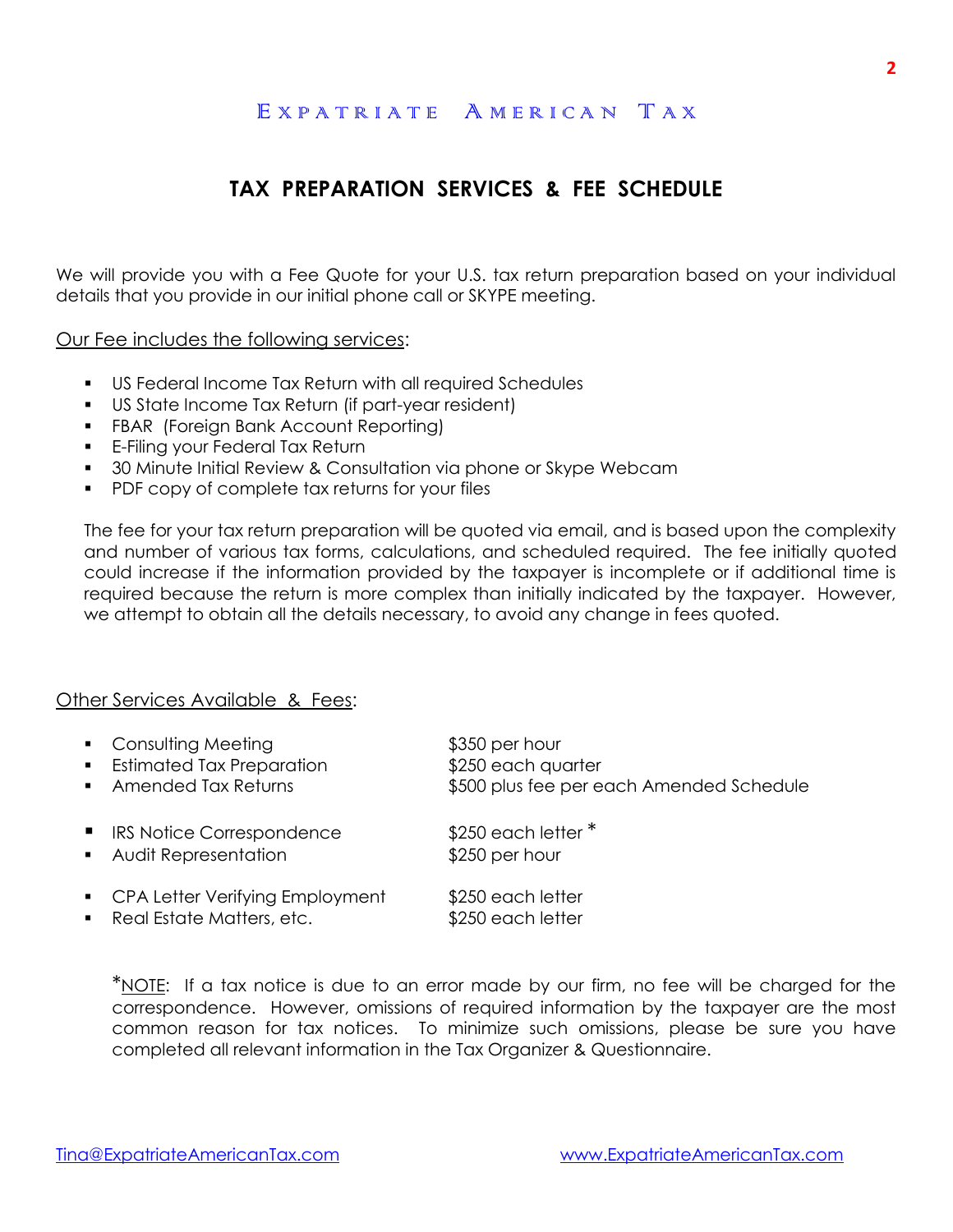# **CONFIDENTIAL CLIENT DATA**: **THE BASICS**

| <b>Your Full Name</b>                                                                                                                          |                                 | Spouse Name (only if U.S. Citizen/Greencard) |
|------------------------------------------------------------------------------------------------------------------------------------------------|---------------------------------|----------------------------------------------|
| <b>Social Security Number</b>                                                                                                                  | Social Security Number (Spouse) |                                              |
| Date of Birth                                                                                                                                  | Date of Birth (Spouse)          |                                              |
| Country of Citizenship                                                                                                                         | Country of Citizenship (Spouse) |                                              |
| Green Card or VISA (if not a US Citizen)                                                                                                       |                                 | Green Card or VISA (if not a US Citizen)     |
| If Married, did you file a Joint U.S. Tax Return Last Filing Year: (circle) YES / NO                                                           |                                 |                                              |
| Year & Month of Arrival in Foreign Country:________________________Date Moved Back to U.S._________                                            |                                 |                                              |
|                                                                                                                                                |                                 |                                              |
|                                                                                                                                                | <b>COUNTRY,</b>                 | <b>ZIP CODE</b>                              |
| Home Street Address (outside U.S.)<br>City,<br><b>Email Address</b>                                                                            | Phone Number                    |                                              |
|                                                                                                                                                |                                 |                                              |
| <b>Birthdate</b>                                                                                                                               | Child #2: Name                  | <b>Birthdate</b>                             |
|                                                                                                                                                | Social Security Number (Child)  |                                              |
| U.S. Citizen Children (only), Under Age 18<br>Child #1: Name<br>Social Security Number (Child)<br>Child Lives with Taxpayer: (circle) YES / NO |                                 | Child Lives with Taxpayer: (circle) YES / NO |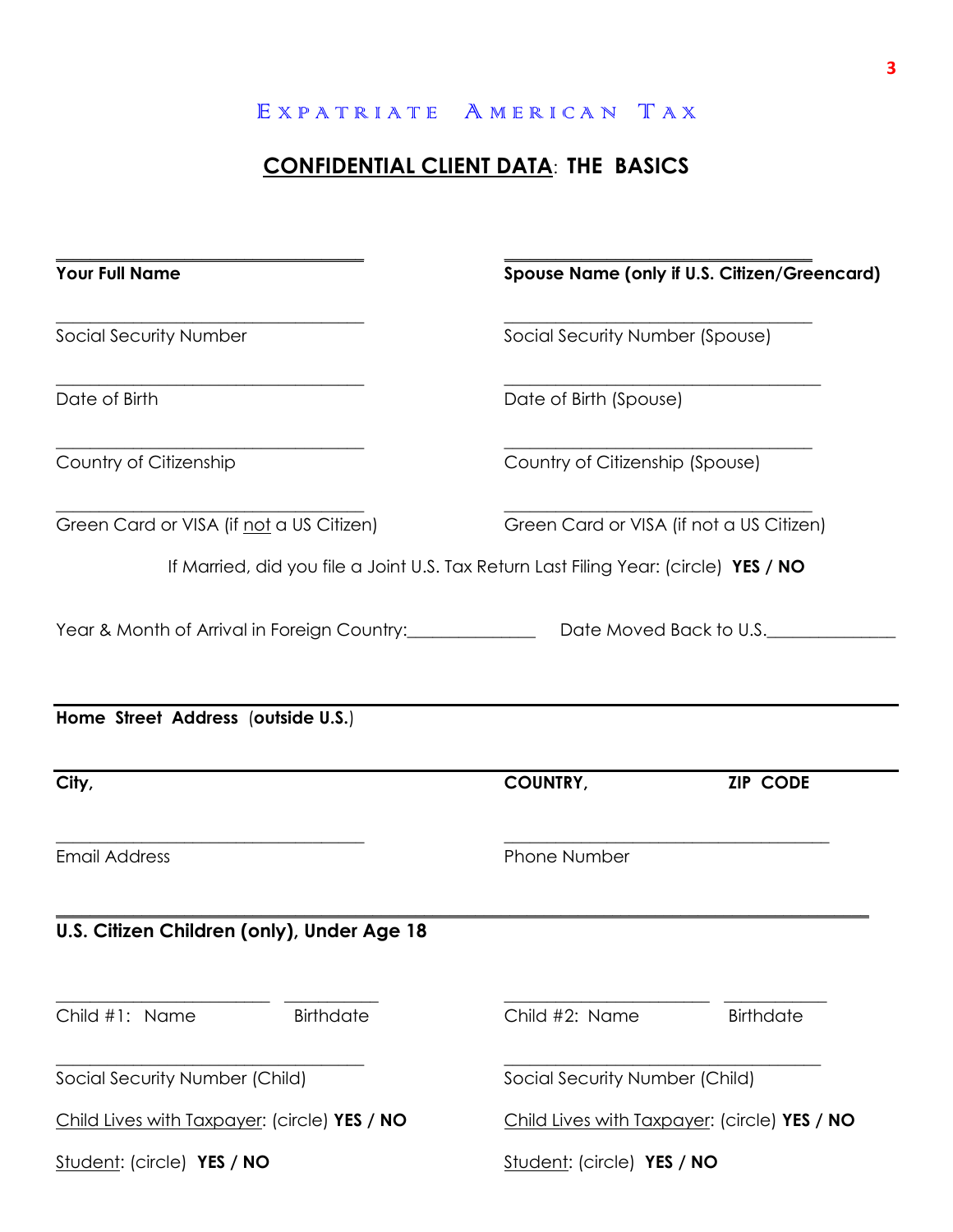# **CONFIDENTIAL CLIENT DATA**: **THE BASICS**

| <b>FOREIGN EMPLOYMENT:</b> (State amounts in the foreign currency received) |                                                                                                     |  |
|-----------------------------------------------------------------------------|-----------------------------------------------------------------------------------------------------|--|
| Employer Name: <u>___________________________</u>                           | US Company: (circle) YES / NO                                                                       |  |
|                                                                             |                                                                                                     |  |
| Gross Wages:<br><u> 1986 - Johann Stein, fransk politik (</u>               |                                                                                                     |  |
| Foreign Tax Paid: __________________                                        |                                                                                                     |  |
|                                                                             | Currency Wages & Taxes were paid to you: __________________(USD / EURO / BPS /RUPIES/ etc.)         |  |
|                                                                             | <b>HOUSING</b> : Does your employer pay for your housing expenses: YES / NO If <u>YES</u> , amount? |  |
| If <b>NO</b> , please list Housing Expenses you paid this tax year:         | Rent ____________________                                                                           |  |
|                                                                             |                                                                                                     |  |
|                                                                             | Mortgage/Other ______________________                                                               |  |
| <b>SELF-EMPLOYMENT:</b>                                                     |                                                                                                     |  |
| Are you self-employed: (circle) YES / NO                                    | Business/Profession: 2008 2010 2021                                                                 |  |
|                                                                             | ***Please use the <u>SELF-EMPLOYMENT Worksheet</u> to list your Self-employment Income & Expenses.  |  |

NOTE: Your foreign net self-employment income is subject to U.S. Social Security & Medicare Taxes, unless you live in a country that has a **Totalization Agreement** with the U.S. and qualify for exemption.

**\_\_\_\_\_\_\_\_\_\_\_\_\_\_\_\_\_\_\_\_\_\_\_\_\_\_\_\_\_\_\_\_\_\_\_\_\_\_\_\_\_\_\_\_\_\_\_\_\_\_\_\_\_\_\_\_\_\_\_\_\_\_\_\_\_\_\_\_\_\_\_\_\_\_\_\_\_\_\_\_\_\_\_\_\_\_\_\_\_\_\_\_\_\_\_\_\_\_**

#### **CLIENT VERIFICATION**:

The undersigned taxpayer verifies that all information stated throughout this Tax Organizer & Questionnaire is true and correct. Further, the undersigned takes responsibility if information on the Tax Organizer & Questionnaire necessary to prepare an accurate tax return is not disclosed. In addition, the undersigned taxpayer understands that it is the taxpayer's responsibility to maintain documentation to support the information disclosed on the Tax Organizer & Questionnaire, which will be required in the event of an IRS audit.

\_\_\_\_\_\_\_\_\_\_\_\_\_\_\_\_\_\_\_\_\_\_\_\_\_\_\_\_\_\_\_ \_\_\_\_\_\_\_\_\_\_\_\_\_\_\_\_\_\_\_\_\_\_\_\_\_\_\_\_\_\_\_\_\_ \_\_\_\_\_\_\_\_\_\_\_\_\_\_\_\_\_

**Print Name Signature Date**

**4**

[Tina@ExpatriateAmericanTax.com](mailto:Tina@ExpatriateAmericanTax.com) [www.ExpatriateAmericanTax.com](http://www.expatriateamericantax.com/)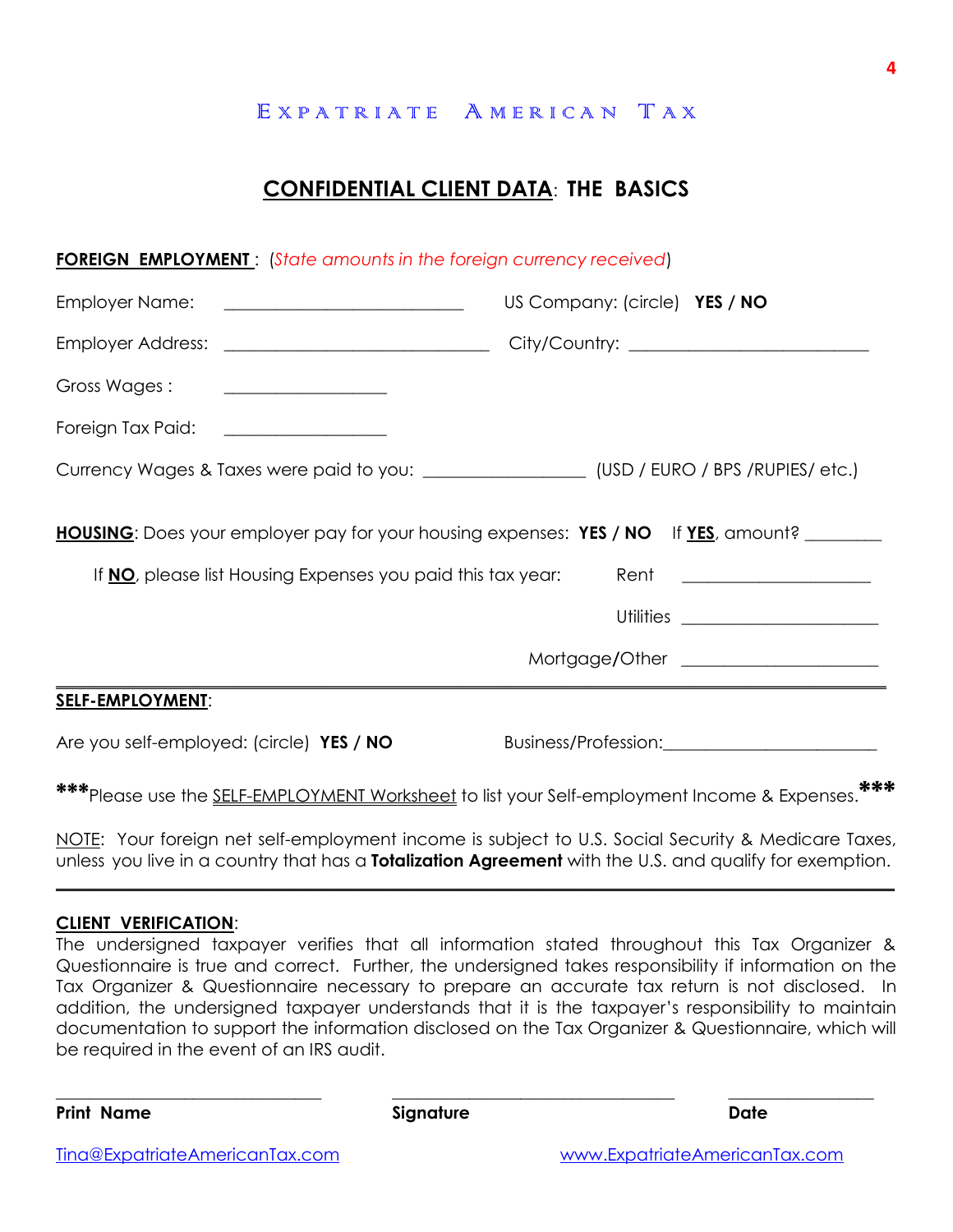## **CONFIDENTIAL CLIENT DATA**: **THE BASICS**

#### **FOREIGN EMPLOYMENT FOR YOUR SPOUSE**: (*State amounts in the foreign currency received*)

| Employer Name: ____________________________                                                  | US Company: (circle) YES / NO                                                                       |
|----------------------------------------------------------------------------------------------|-----------------------------------------------------------------------------------------------------|
|                                                                                              |                                                                                                     |
|                                                                                              |                                                                                                     |
| <b>Spouse's</b> Foreign Tax Paid: ____________________                                       |                                                                                                     |
| Currency Wages & Taxes were paid to you: ___________________(USD / EURO / BPS /RUPIES/ etc.) |                                                                                                     |
|                                                                                              | <b>HOUSING</b> : Does your employer pay for your housing expenses: YES / NO If <u>YES</u> , amount? |
| If NO, please list Housing Expenses you paid this tax year:                                  | Rent ____________________                                                                           |
|                                                                                              | Utilities _______________________                                                                   |
|                                                                                              | Mortgage/Other ____________________                                                                 |
| <b>SELF-EMPLOYMENT:</b>                                                                      |                                                                                                     |
| Are you self-employed: (circle) YES / NO                                                     | Business/Profession: 2008                                                                           |
|                                                                                              | ، مانه مانه                                                                                         |

**\*\*\***Please use the SELF-EMPLOYMENT Worksheet to list your Self-employment Income & Expenses.**\*\*\***

NOTE: Your foreign net self-employment income is subject to U.S. Social Security & Medicare Taxes, unless you live in a country that has a **Totalization Agreement** with the U.S. and qualify for exemption.

**\_\_\_\_\_\_\_\_\_\_\_\_\_\_\_\_\_\_\_\_\_\_\_\_\_\_\_\_\_\_\_\_\_\_\_\_\_\_\_\_\_\_\_\_\_\_\_\_\_\_\_\_\_\_\_\_\_\_\_\_\_\_\_\_\_\_\_\_\_\_\_\_\_\_\_\_\_\_\_\_\_\_\_\_\_\_\_\_\_\_\_\_\_\_\_\_\_\_**

#### **CLIENT VERIFICATION**:

The undersigned taxpayer verifies that all information stated throughout this Tax Organizer & Questionnaire is true and correct. Further, the undersigned takes responsibility if information on the Tax Organizer & Questionnaire necessary to prepare an accurate tax return is not disclosed. In addition, the undersigned taxpayer understands that it is the taxpayer's responsibility to maintain documentation to support the information disclosed on the Tax Organizer & Questionnaire, which will be required in the event of an IRS audit.

\_\_\_\_\_\_\_\_\_\_\_\_\_\_\_\_\_\_\_\_\_\_\_\_\_\_\_\_\_\_\_ \_\_\_\_\_\_\_\_\_\_\_\_\_\_\_\_\_\_\_\_\_\_\_\_\_\_\_\_\_\_\_\_\_ \_\_\_\_\_\_\_\_\_\_\_\_\_\_\_\_\_

**Print Name Signature Date**

[Tina@ExpatriateAmericanTax.com](mailto:Tina@ExpatriateAmericanTax.com) [www.ExpatriateAmericanTax.com](http://www.expatriateamericantax.com/)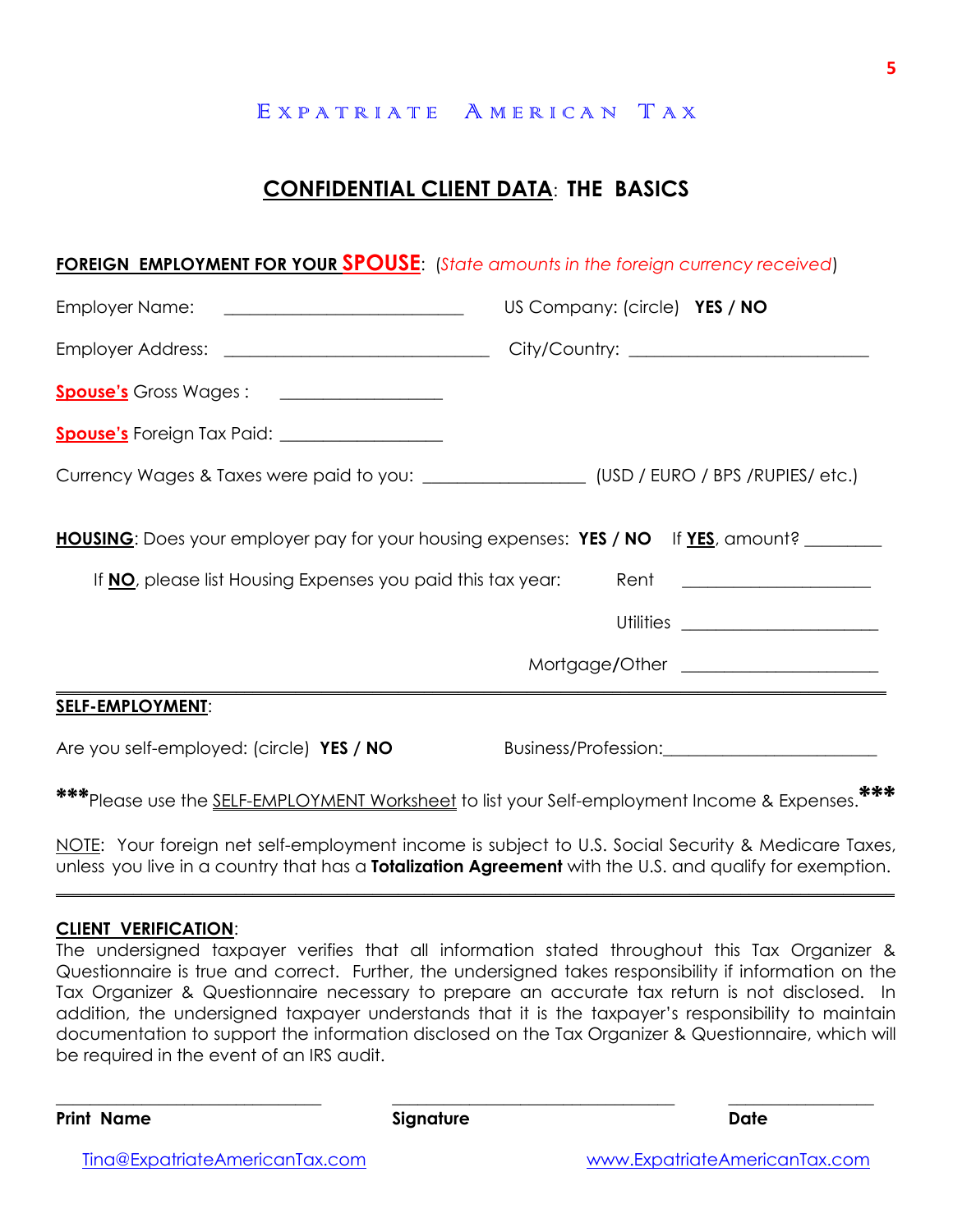# **ESTIMATED TAX PAID to U.S. I R S**

| April 15      | S  | 1 <sup>st</sup> Quarter                           |
|---------------|----|---------------------------------------------------|
| June 15       | Ş  | 2nd Quarter                                       |
| Sept 15       | IS | 3rd Quarter                                       |
| <b>Jan 15</b> |    | 4th Quarter (this payment is after the year ends) |

**\_\_\_\_\_\_\_\_\_\_\_\_\_\_\_\_\_\_\_\_\_\_\_\_\_\_\_\_\_\_\_\_\_\_\_\_\_\_\_\_\_\_\_\_\_\_\_\_\_\_\_\_\_\_\_\_\_\_\_\_\_\_\_\_\_\_\_\_\_\_\_\_\_\_\_\_\_\_\_\_\_\_\_\_\_\_\_\_\_\_\_\_\_\_\_\_\_\_**

# **FOREIGN TAX PAID (not to U.S.)**

| 1. Country Name                              |  |
|----------------------------------------------|--|
| Type of Tax (circle one) Wages or Invesments |  |
|                                              |  |
| 2. Country Name                              |  |
| Type of Tax (circle one) Wages or Invesments |  |
|                                              |  |
| 3. Country Name                              |  |
| Type of Tax (circle one) Wages or Invesments |  |
|                                              |  |

# FOREIGN TAX CREDIT - **NEW CLIENTS only** (Carry Forward amt.)  $\boxed{S}$

This information will be on your prior year U.S. Income Tax Return. If you have a copy of that tax return, no need to write in this information, simply include the tax return in your document submission.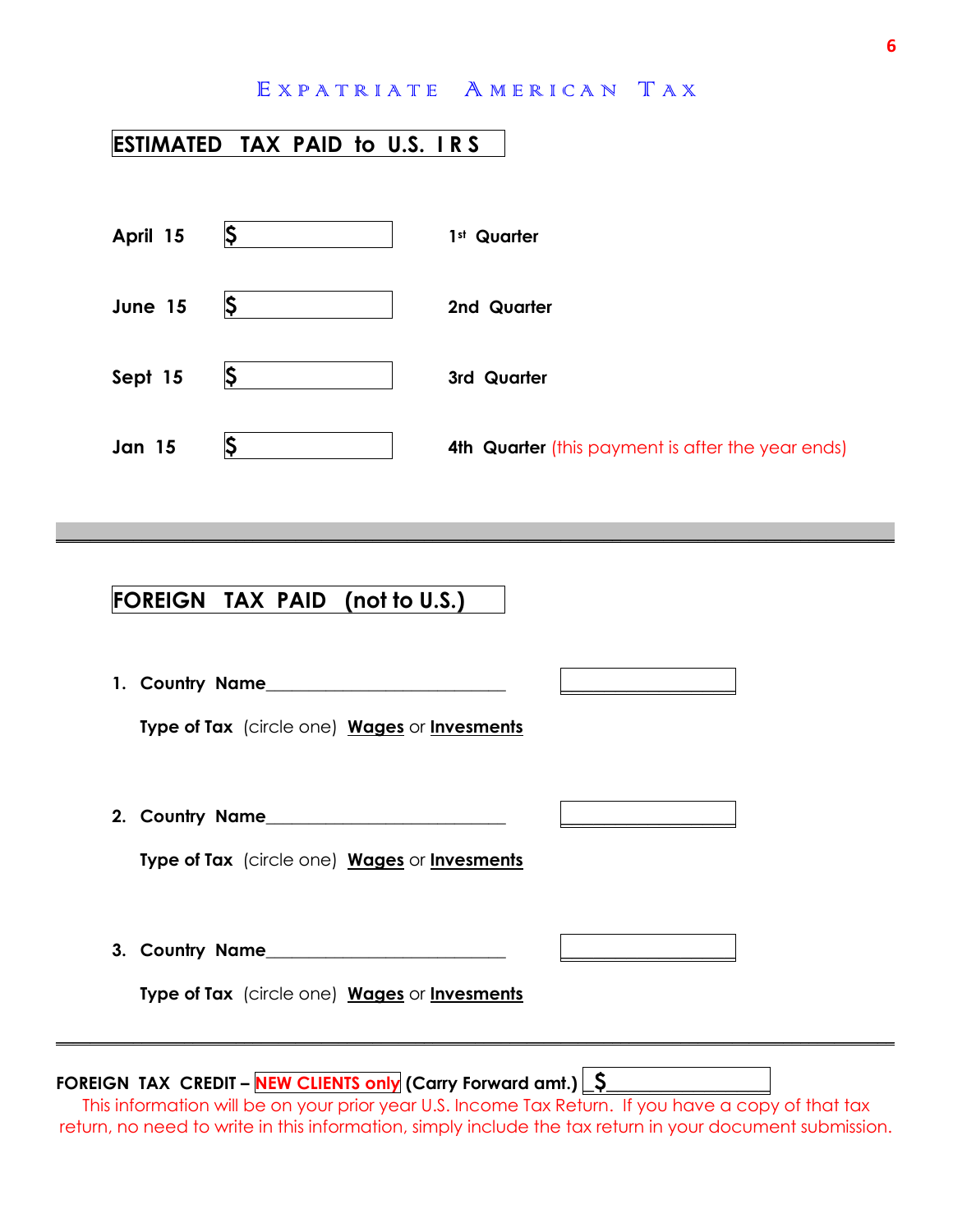# **SELF-EMPLOYMENT WORKSHEET: Income & Expenses**

| <b>Income / Fees for Services</b> |                                                                                                                     |                                                                                                                                                                                                                                                    |  |
|-----------------------------------|---------------------------------------------------------------------------------------------------------------------|----------------------------------------------------------------------------------------------------------------------------------------------------------------------------------------------------------------------------------------------------|--|
| Expenses:                         |                                                                                                                     |                                                                                                                                                                                                                                                    |  |
| Rent for Office                   |                                                                                                                     |                                                                                                                                                                                                                                                    |  |
| Communications:                   | Office Phone<br>Cell Phone<br>Internet Service<br>Website Expense                                                   | <u> 1989 - Johann Stoff, deutscher Stoffen und der Stoffen und der Stoffen und der Stoffen und der Stoffen und der </u><br><u> 1989 - Johann Stoff, deutscher Stoffen und der Stoffen und der Stoffen und der Stoffen und der Stoffen und der </u> |  |
| Administration:                   | <b>Office Supplies</b><br>Postage & Printing<br><b>Books &amp; Publications</b><br><b>Business Insurance</b>        |                                                                                                                                                                                                                                                    |  |
| Marketing:                        | Advertising<br>Promotionals<br>Trade Shows                                                                          |                                                                                                                                                                                                                                                    |  |
| <b>Professional Fees:</b>         | Subcontractors<br>Legal / Accounting<br><b>Technology Service</b><br><b>Other Services</b><br>Meals & Entertainment |                                                                                                                                                                                                                                                    |  |
| Travel:                           | Airfare<br>Hotel<br>Train<br>Taxi                                                                                   |                                                                                                                                                                                                                                                    |  |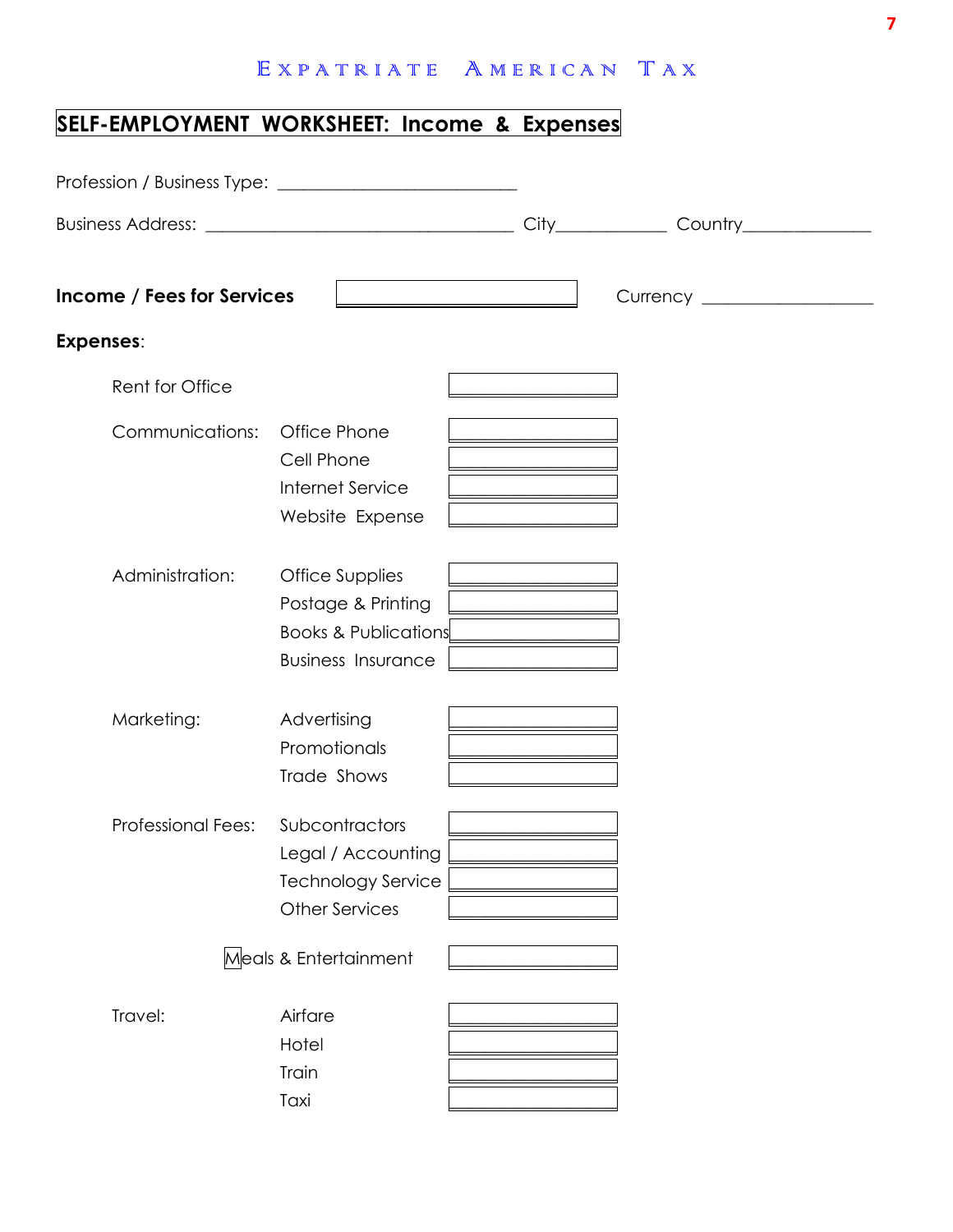| <b>RENTAL PROPERTY</b>                                                                                                                                                                             | (if you own a real estate you rent to someone else)         |                                                                                                                                                                                                                                                     |
|----------------------------------------------------------------------------------------------------------------------------------------------------------------------------------------------------|-------------------------------------------------------------|-----------------------------------------------------------------------------------------------------------------------------------------------------------------------------------------------------------------------------------------------------|
| <b>ADDRESS:</b>                                                                                                                                                                                    |                                                             | Country____                                                                                                                                                                                                                                         |
| <b>RENTAL INCOME</b>                                                                                                                                                                               |                                                             |                                                                                                                                                                                                                                                     |
| <b>EXPENSES</b><br>Mortgage Interest<br>Real Estate Taxes Paid<br>Insurance<br>Management Fees/Condo Fees<br>Repairs & Maintenance<br>Legal & Professional Fees<br>Advertising<br><b>Utilities</b> |                                                             |                                                                                                                                                                                                                                                     |
| Travel                                                                                                                                                                                             |                                                             |                                                                                                                                                                                                                                                     |
| <b>Furniture &amp; Appliances</b>                                                                                                                                                                  |                                                             |                                                                                                                                                                                                                                                     |
| Describe___________________________                                                                                                                                                                | Month Purchased_________<br>Month Purchased Cost            | Cost <sub>l</sub>                                                                                                                                                                                                                                   |
| <b>Capital Improvements</b>                                                                                                                                                                        |                                                             |                                                                                                                                                                                                                                                     |
|                                                                                                                                                                                                    | Month Completed_________<br>Month Completed________         | Cost <sub>1</sub><br>Cost in the cost of the cost of the cost of the cost of the cost of the cost of the cost of the cost of the cost of the cost of the cost of the cost of the cost of the cost of the cost of the cost of the cost of the cost o |
| <b>Purchase Price of Home or Condo</b>                                                                                                                                                             | the control of the control of the control of the control of |                                                                                                                                                                                                                                                     |

Note: Capital Improvements & Furniture & Appliances & the basis of your home, must be depreciated. Such costs cannot be expensed 100% in the year purchased. We will calculate the Depreciation for you.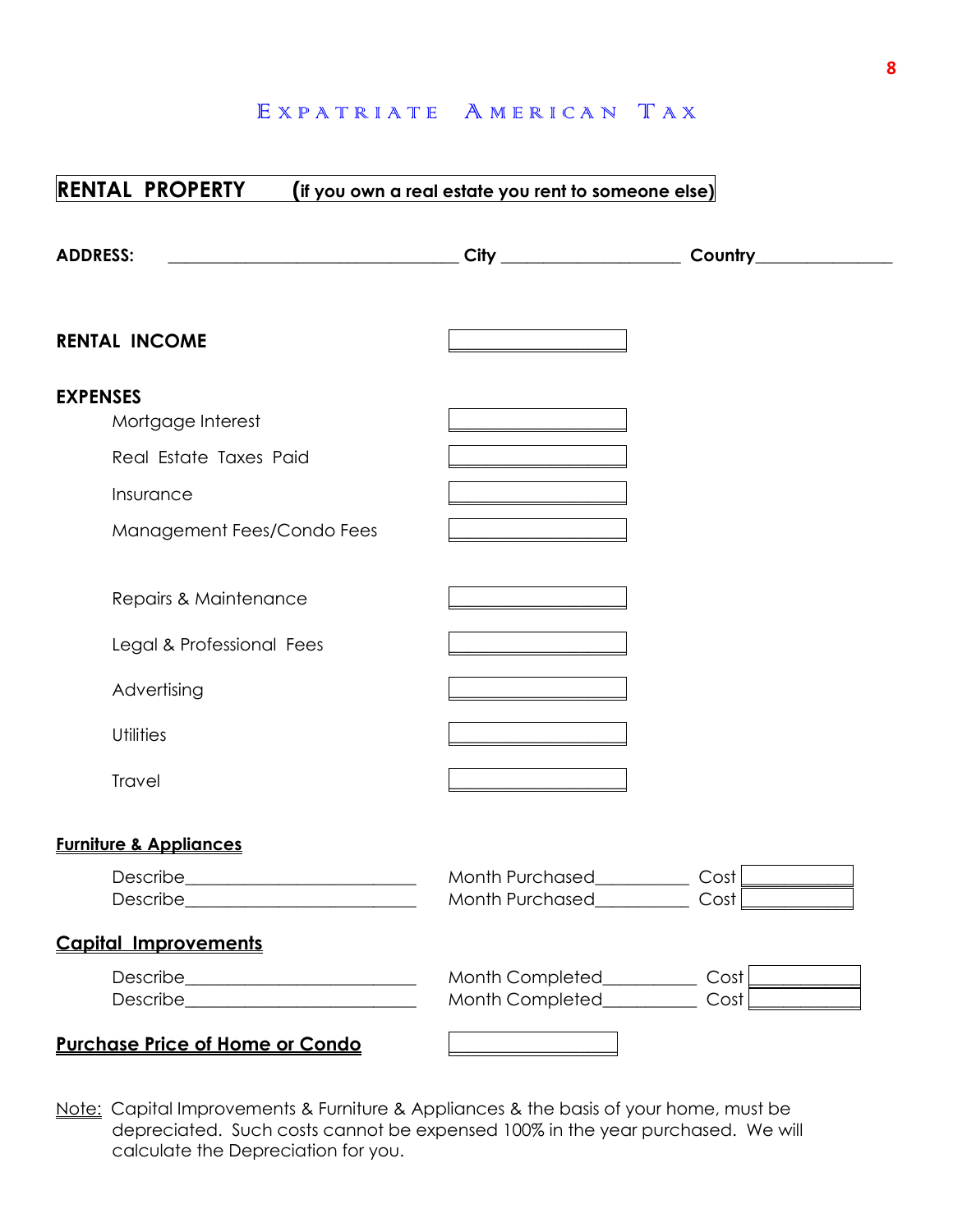| <b>OTHER INCOME</b>                                                              |                                         |                                                                                                             |
|----------------------------------------------------------------------------------|-----------------------------------------|-------------------------------------------------------------------------------------------------------------|
| Social / Gov. Pension <b>Social / Gov. Pension</b><br>(Ex. U.S. Social Security) |                                         | Country_______________Currency _______________                                                              |
| <b>Employer Pension</b><br>(401K or similar)                                     |                                         |                                                                                                             |
| <b>IRA Distribution</b>                                                          |                                         |                                                                                                             |
| <b>Medical Expenses</b>                                                          |                                         |                                                                                                             |
| <b>DEDUCTIONS</b><br><b>ITEMIZED</b>                                             |                                         | Country_________________Currency _______________                                                            |
| Home Mortgage Interest                                                           |                                         |                                                                                                             |
| <b>Home Real Estate Taxes</b>                                                    |                                         |                                                                                                             |
| <b>Charitable Contributions</b>                                                  |                                         |                                                                                                             |
| <b>Relocation / Moving Expenses</b>                                              | <b>Temporary hotel stay when landed</b> | This includes initial travel from U.S. to Foreign Country,<br>Cost of shipping household goods to new home, |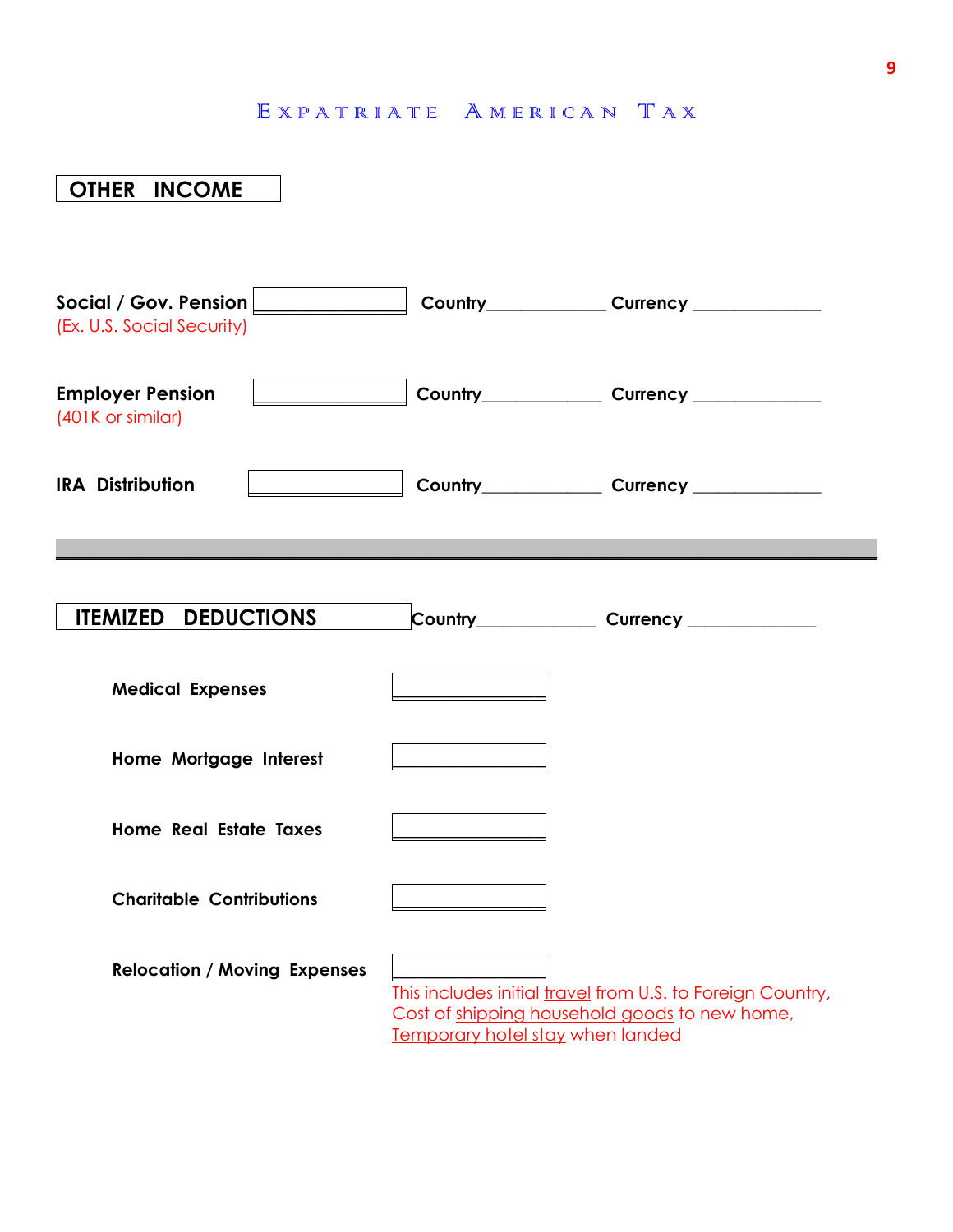# **FOREIGN BANK ACCOUNT REPORTING - FBAR**

The information below if Required by the U. S. Government if your Non-U.S. bank deposit balance exceeds \$10,000 or your total Non-U.S. bank accounts combined exceed \$10,000. You are required to report bank accounts you own **Individually** or **Jointly**.

If you are a Signatory or Power of Attorney only (a/k/a deliga), you are still require to file an FBAR.

| <b>BANK #1</b> |                                            |                                                   | Account #__________________________                                              |
|----------------|--------------------------------------------|---------------------------------------------------|----------------------------------------------------------------------------------|
|                |                                            | Bank Address_______________________________       | Highest Deposit Balance ____________                                             |
|                |                                            | City_______________________Country__________      |                                                                                  |
|                |                                            |                                                   |                                                                                  |
| <b>BANK #2</b> |                                            |                                                   | Account #_________________________                                               |
|                |                                            |                                                   | Highest Deposit Balance _____________                                            |
|                |                                            | City________________________Country__________     |                                                                                  |
|                |                                            | Joint Owner Name _________________________        |                                                                                  |
| <b>BANK #3</b> |                                            |                                                   |                                                                                  |
|                |                                            |                                                   | Highest Deposit Balance ____________                                             |
|                |                                            | City___________________________Country___________ |                                                                                  |
|                | Check box if authorized signer only $\Box$ |                                                   |                                                                                  |
| <b>BANK #4</b> |                                            |                                                   |                                                                                  |
|                |                                            |                                                   | Highest Deposit Balance _____________                                            |
|                |                                            | City________________________Country__________     |                                                                                  |
|                | Check box if authorized signer only $\Box$ |                                                   |                                                                                  |
| <b>BANK #5</b> |                                            |                                                   |                                                                                  |
|                |                                            |                                                   | Highest Deposit Balance _____________                                            |
|                |                                            |                                                   | City____________________Country________________Currency_________________________ |
|                | Check box if authorized signer only $\Box$ |                                                   |                                                                                  |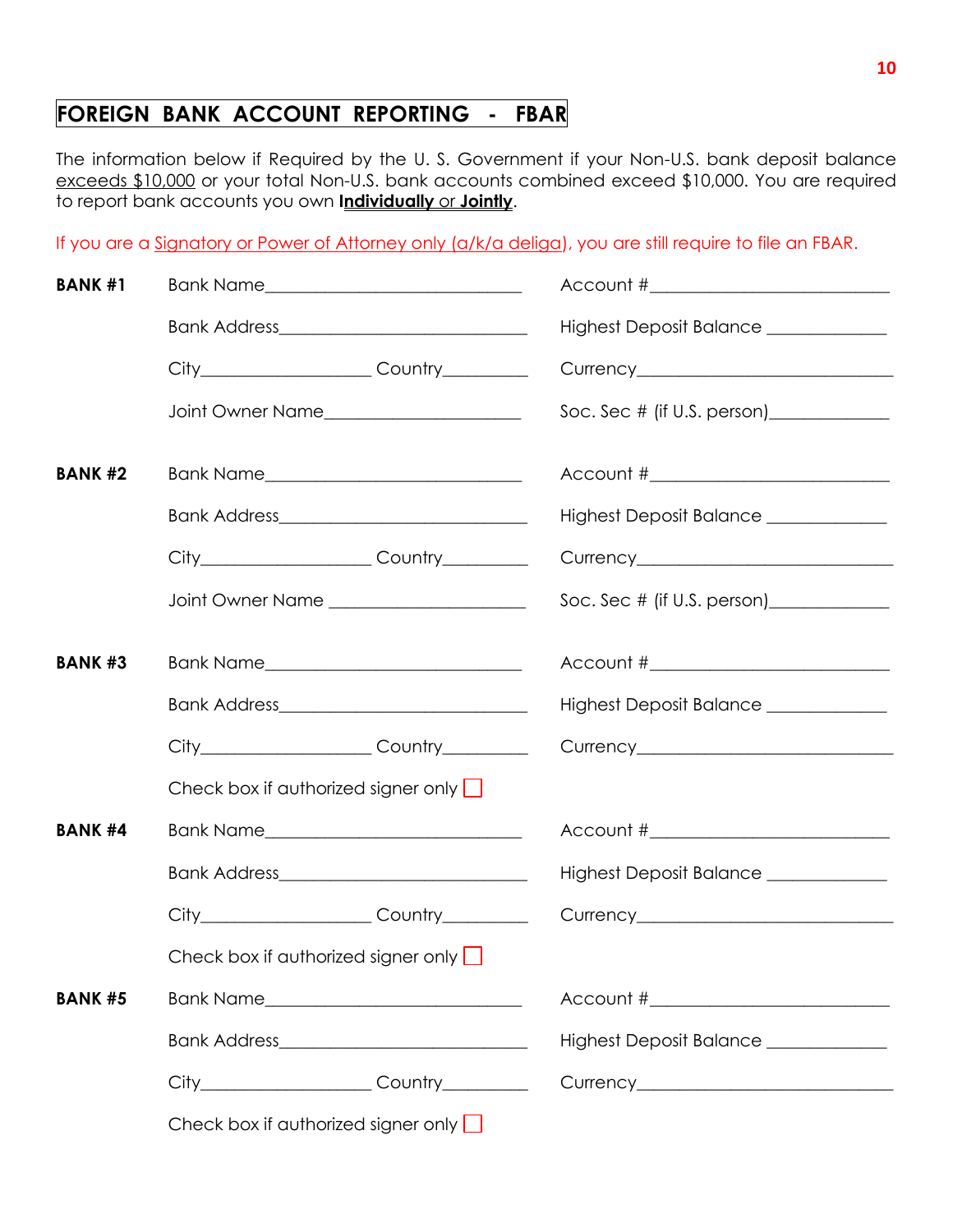# **FOREIGN FINANCIAL ASSETS – INVESTMENTS & INCOME**

If you have Investments & Bank deposits outside the U.S. that exceed **\$200,000** in total, These "Foreign Financial Assets" must be disclosed on your U.S. Tax Return.

NOTE: This required disclosure is in addition to the FBAR (Foreign Bank Account Reporting)

| Account Number: __________________________                                                    |
|-----------------------------------------------------------------------------------------------|
|                                                                                               |
| Account Acquired This Year? ___________ Date Account Closed? ___________________              |
| Maximum Account Value during the year ___________ Currency _____________________              |
| Type of Asset: (circle one) Cash, Stocks, Bonds, Non-Gov Retirement Funds, Business Ownership |
| INCOME EARNED: This tax year: Interest_earnal pividends _________ Capital Gains _______       |
|                                                                                               |
|                                                                                               |
|                                                                                               |
|                                                                                               |
|                                                                                               |
| Account Acquired This Year? __________ Date Account Closed? ____________________              |
| Maximum Account Value during the year ___________ Currency _____________________              |
| Type of Asset: (circle one) Cash, Stocks, Bonds, Non-Gov Retirement Funds, Business Ownership |
| INCOME EARNED: This tax year: Interest_earnal pividends _________ Capital Gains _______       |
| Continued on the next page if you have more accounts to disclose                              |